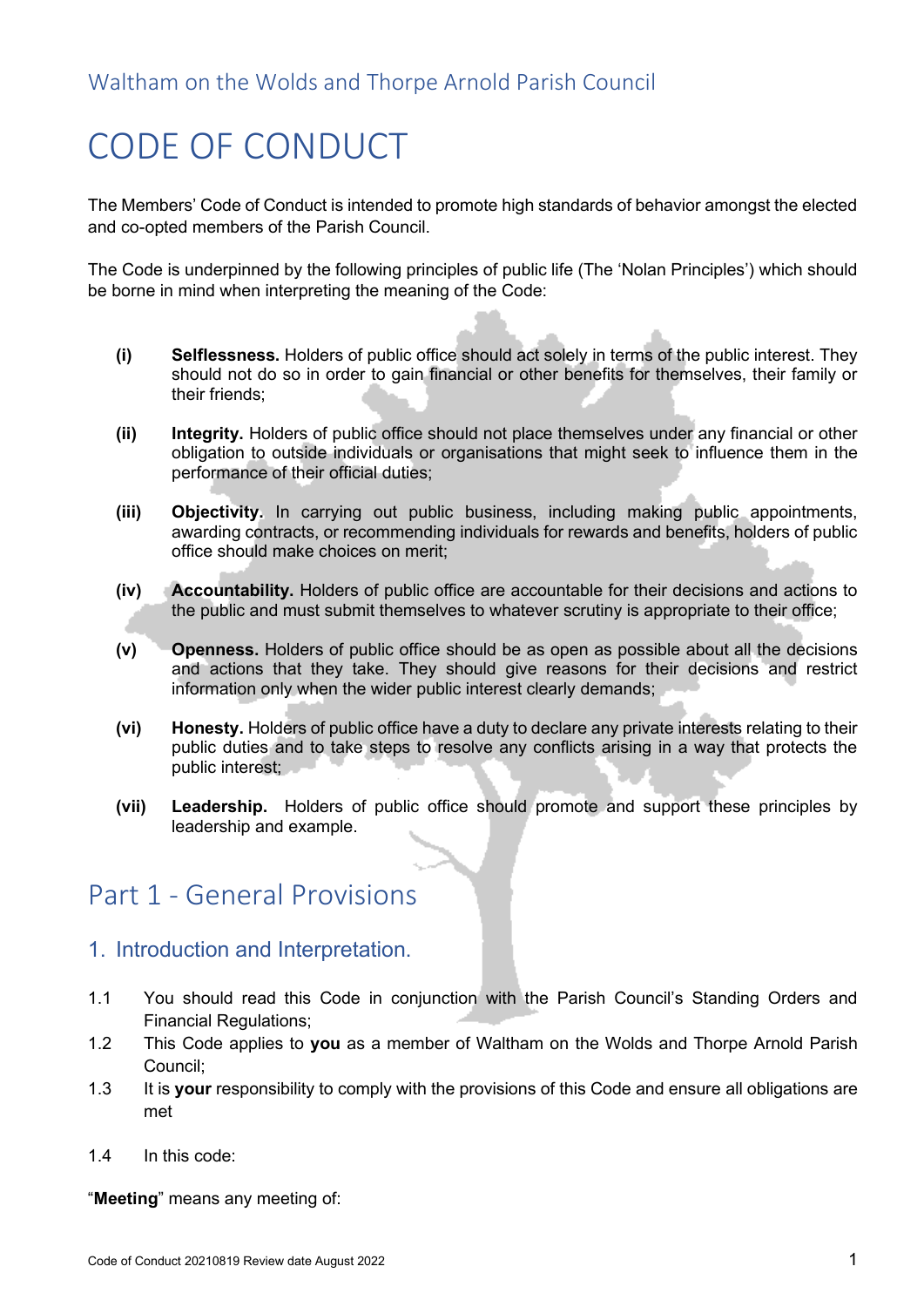- (a) the Parish Council;
- (b) any of the Parish Council's committees, sub-committees, or working parties;

1.5 "**Member**" means any person being an elected or co-opted member of the Parish Council;

1.6 References to an authority's Monitoring Officer and an authority's Standards Committee shall be read, respectively, as references to the Monitoring Officer and the Standards Committee of Melton Borough Council which has functions in relation to the parish council for which it is responsible under Section 55(12) of the Local Government Act 2000.

#### 2. Scope.

2.1 You must comply with this Code whenever you:

2.1.1 are acting in the capacity of Member of the Parish Council;

2.1.2 conduct the business of the Parish Council (which, in this Code, includes the business of the office to which you are elected or appointed).

2.2 where you act as a representative of the Parish Council:

2.2.1 on another relevant authority, you must, when acting for that other authority, comply with that other authority's code of conduct;

2.2.2 on any other body, you must, when acting for that other body, comply with this Code of Conduct except in so far as it conflicts with any other lawful obligations to which that other body may be subject.

2.3 In addition to having effect in relation to conduct in your official capacity, the Code also has effect, at any other time, where that conduct constitutes a criminal offence for which you have been convicted.

2.4 Conduct to which this Code applies (whether that is conduct in your official capacity or conduct mentioned in sub-paragraph (3)) includes a criminal offence for which you are convicted (including an offence you committed before the date you took office, but for which you are convicted after that date).

### 3. Respect.

#### 3.1 **You must treat others with respect.**

It is the collective responsibility of all Members to create a fair, safe and enjoyable environment for Members, Officers and Residents which is free from discrimination, intimidation and abuse.

#### 3.2 **You must not:**

3.2.1 do anything which may cause the Parish Council to breach the Equality Act 2010;

#### 3.2.1 bully any person;

3.2.3 intimidate or attempt to intimidate any person who is or is likely to be:

- (i) a complainant;
- (ii) a witness; or
- (iii) involved in the administration of any investigation or proceedings, in relation to an allegation that a Member (including yourself) has failed to comply with his or her authority's code of conduct;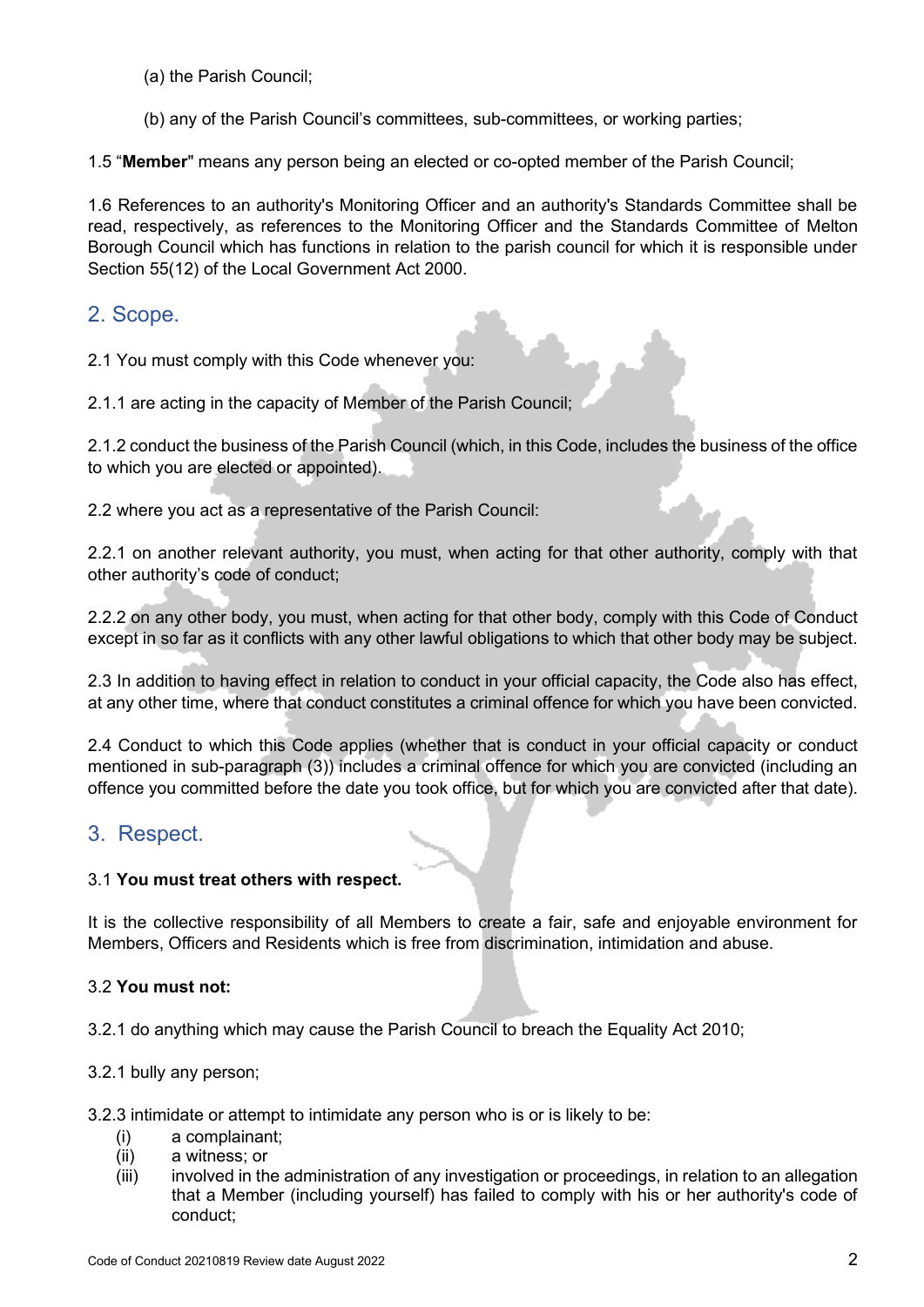3.2.4 do anything which compromises or is likely to compromise the impartiality of those who work for, or on behalf of, the Parish Council.

## 4. Confidentiality.

4.1 You must not disclose information given to you in confidence by anyone, or information acquired by you which you believe, or ought reasonably to be aware, is of a confidential nature, except where:

4.1.1 you have the consent of a person authorised to give it;

4.1.2 you are required by law to do so;

4.1.3 the disclosure is made to a third party for the purpose of obtaining professional advice provided that the third party agrees not to disclose the information to any other person; or

4.1.4 the disclosure is:

- (i) reasonable and in the public interest; and
- (ii) made in good faith and in compliance with the reasonable requirements of the Parish Council.

4.2 You must not prevent another person from gaining access to information to which that person is entitled by law.

## 5. You must not.

5.1 Conduct yourself in a manner which could reasonably be regarded as bringing the Parish Council into disrepute.

5.2 Place yourself under a financial or other obligation to outside individuals or organisations that might seek to influence you in the performance of your official duties.

5.3 Use or attempt to use your position as a member improperly to confer on, or secure for yourself or any other person, an advantage or disadvantage including providing or offering to provide a reference for any candidate for employment or promotion with the Parish Council.

5.4 Use or allow to be used Parish Council resources improperly for political purposes (including party political purposes) and act in accordance with the Council's reasonable requirements.

#### 6. You must.

6.1 When reaching decisions on any matter have regard to any relevant advice provided to you by:

6.1.1 Statutory Officers; or

6.1.2 Senior Officers, where that officer is acting pursuant to his or her statutory duties.

6.1.3 Any advice from a third party.

6.2 Give reasons for all decisions in accordance with any statutory requirements and any reasonable additional requirements imposed.

6.3 Make all choices, such as making public appointments, awarding contracts or recommending individuals for rewards or benefits, on individual and independent merit.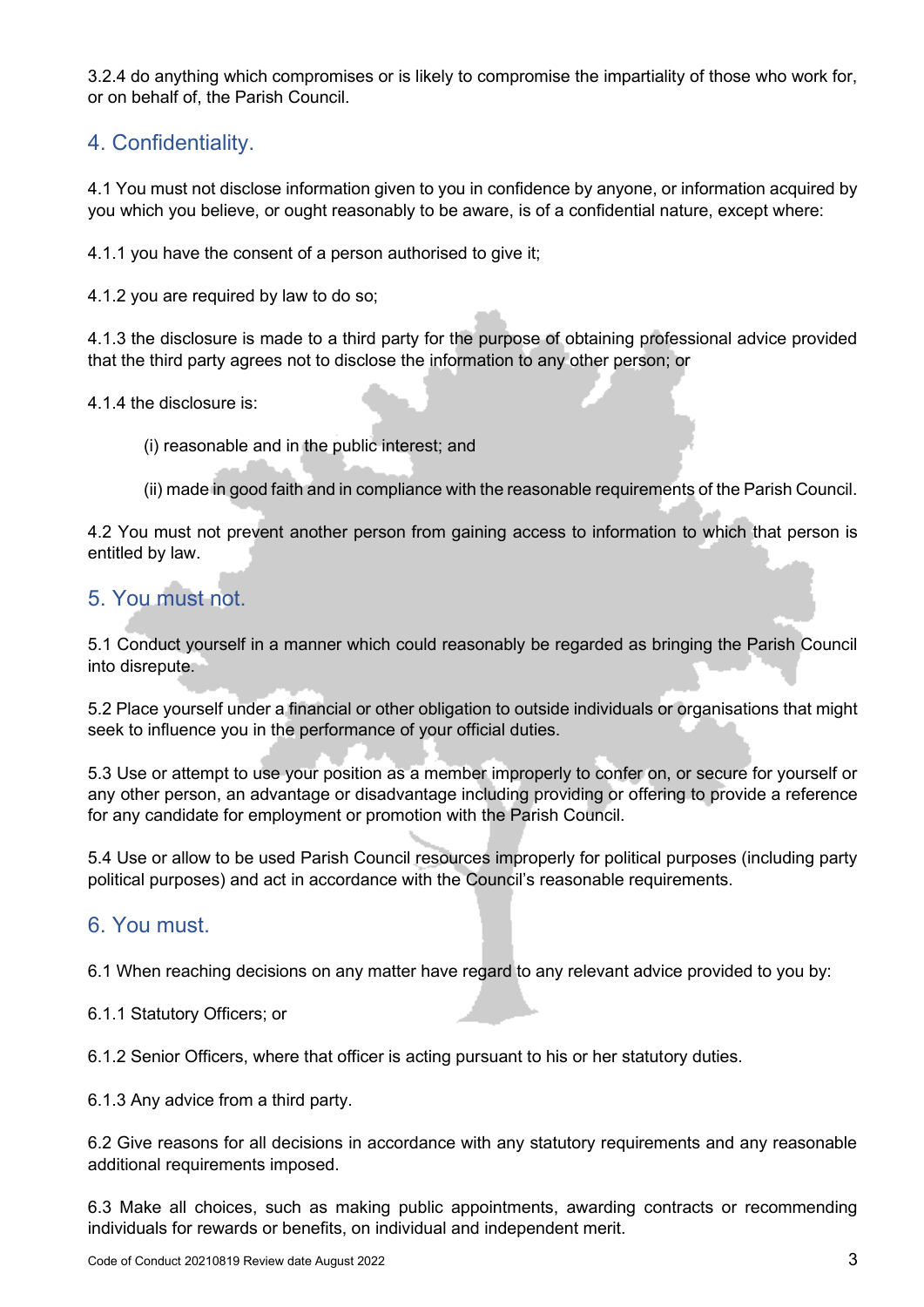6.4 Be as open as possible about your decisions and actions and the decisions and actions of your authority and should be prepared to give reasons for those decisions and actions, notwithstanding your other obligations under this Code.

### 7. Accountability.

You are accountable to the public for your decisions and you must co-operate fully with whatever scrutiny is appropriate to your office.

## Part 2 ‐ Interests

#### 8. Disclosable Pecuniary Interests.

- 8.1 Subject to Paragraph 11 (sensitive interests), you must within 28 days of
- (a) this code being adopted; or
- (b) your election or appointment (where that is later)

Notify the Monitoring Officer of any Disclosable Pecuniary Interests where such interest is

- (i) yours;
- (ii) your spouse's or civil partner's;
- (iii) somebody with whom you are living as husband and wife or civil partner;
- $(iv)$  that of your family; or
- (v) close associate,

and you are aware that that person has the interest.

8.2 Subject to Paragraph 11, you must within 28 days of becoming aware of any new Disclosable Pecuniary Interest or any change to any such interest, notify the Monitoring Officer in writing of that new interest or change pursuant to Paragraph 8.1.

8.3 You have a Disclosable Pecuniary Interest if it is of a description specified in Regulations made by the Secretary of State.

8.3 Where such an interest exists and has or has not been entered onto the authority's register, you must disclose the interest to any meeting of the authority at which you are present, where you have a Disclosable Interest in any matter being considered and where the matter is not a 'sensitive interest' or where no dispensation has been given.

8.4 Following any disclosure of an interest not on the authority's register or the subject of pending notification, you must notify the Monitoring Officer in writing of the interest within 28 days beginning with the date of disclosure.

8.5 Where you have a Disclosable Pecuniary Interest you must not remain in the meeting or participate in the discussions on the matter on which you hold that Interest.

#### 9. Disclosable Non-Pecuniary Interests.

- 9.1 Subject to Paragraph 11 (sensitive interests), you must within 28 days of
- (a) this code being adopted or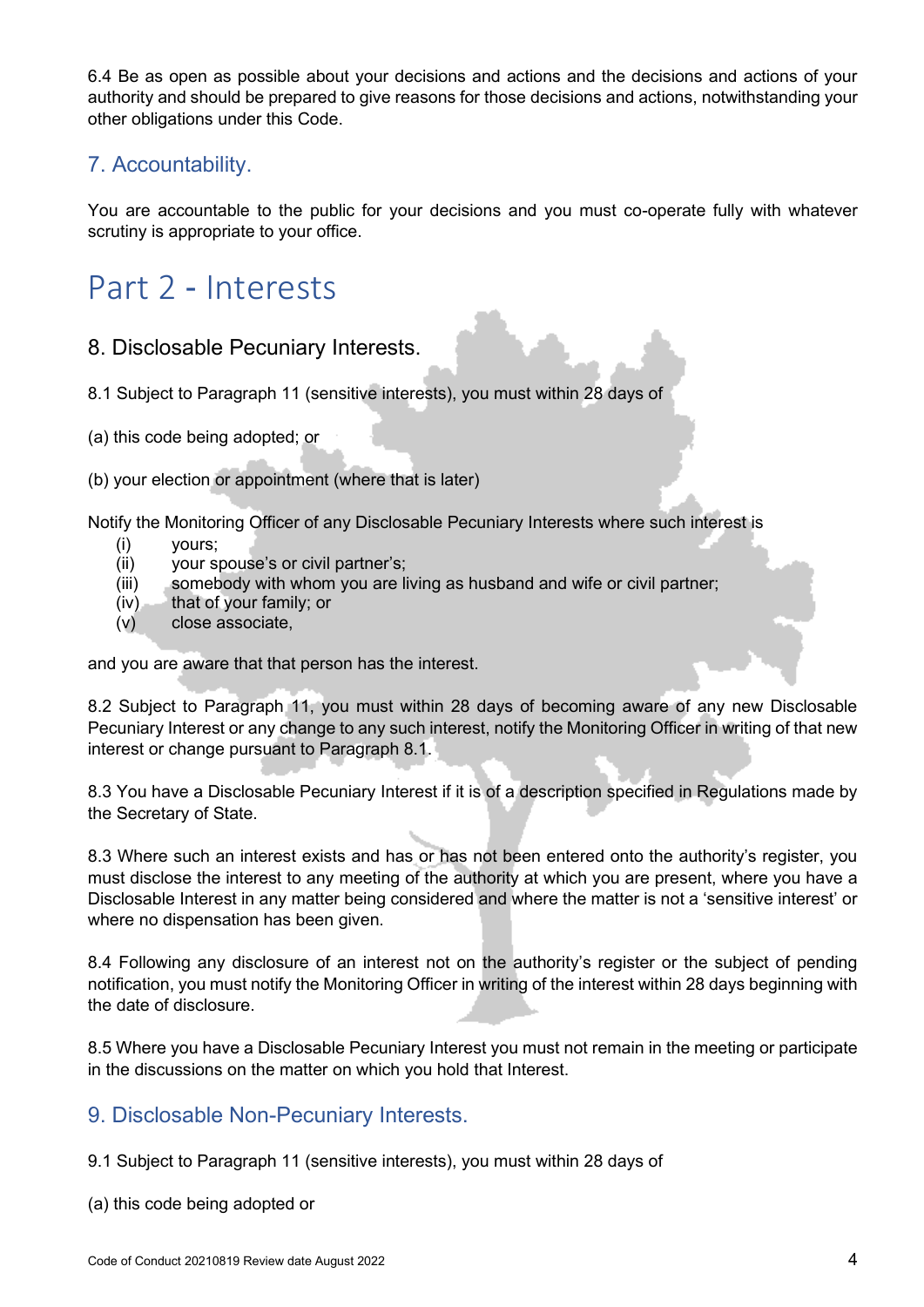(b) your election or appointment (where that is later) notify the Monitoring Officer of any Disclosable Non-Pecuniary Interests.

9.2 You have a Disclosable Non-Pecuniary Interest if it is of a description specified in Regulations made by the Secretary of State.

9.3 Where you have a Disclosable Non-Pecuniary Interest you may remain in the meeting, speak and vote on the matter unless to do would compromise your impartiality obligations or any other obligations set out in this Code.

#### 10. Dispensations.

10.1 Dispensations may be granted by the Monitoring Officer for one meeting only on request in writing from you.

10.2 Requests for Dispensations must be made in writing detailing what the interest is, why it is required and for what meeting.

10.3 Requests must be made 5 days prior to the meeting at which the Dispensation is required.

10.4 Further Dispensations must be sought from the Audit and Governance Committee or its Sub Committee.

10.5 Dispensations will only be granted where there are reasonable grounds for doing so and where such grounds are in the public interest.

## 11. Sensitive Interests

A 'sensitive interest' is described in the Localism Act 2011 as a member or co-opted member of an authority having an interest, and the nature of the interest being such that the member or co-opted member, and the authority's monitoring officer, consider that disclosure of the details of the interest could lead to the member or co-opted member, or a person connected with the member or co-opted member, being subject to violence or intimidation.

## Guidance on the code of conduct

In accepting these obligations, you are committed to behaving in a manner that aims to achieve best value for our residents and maintain public confidence in this authority by the character and behaviour you present while acting in the course of your public duty.

In your role as a Member for Waltham on the Wolds and Thorpe Arnold Parish Council you must address the principles of the Code of Conduct by:

• Championing the needs of residents – the whole community and in a special way your constituents, including those who did not vote for you - and putting their interests first;

• Dealing with representations or enquiries from residents, members of our communities and visitors fairly, appropriately and impartially;

• Exercising independent judgement and not compromising your position by placing yourself under obligations to outside individuals or organisations who might seek to influence the way you perform your duties as a member/co-opted member of the Parish Council;